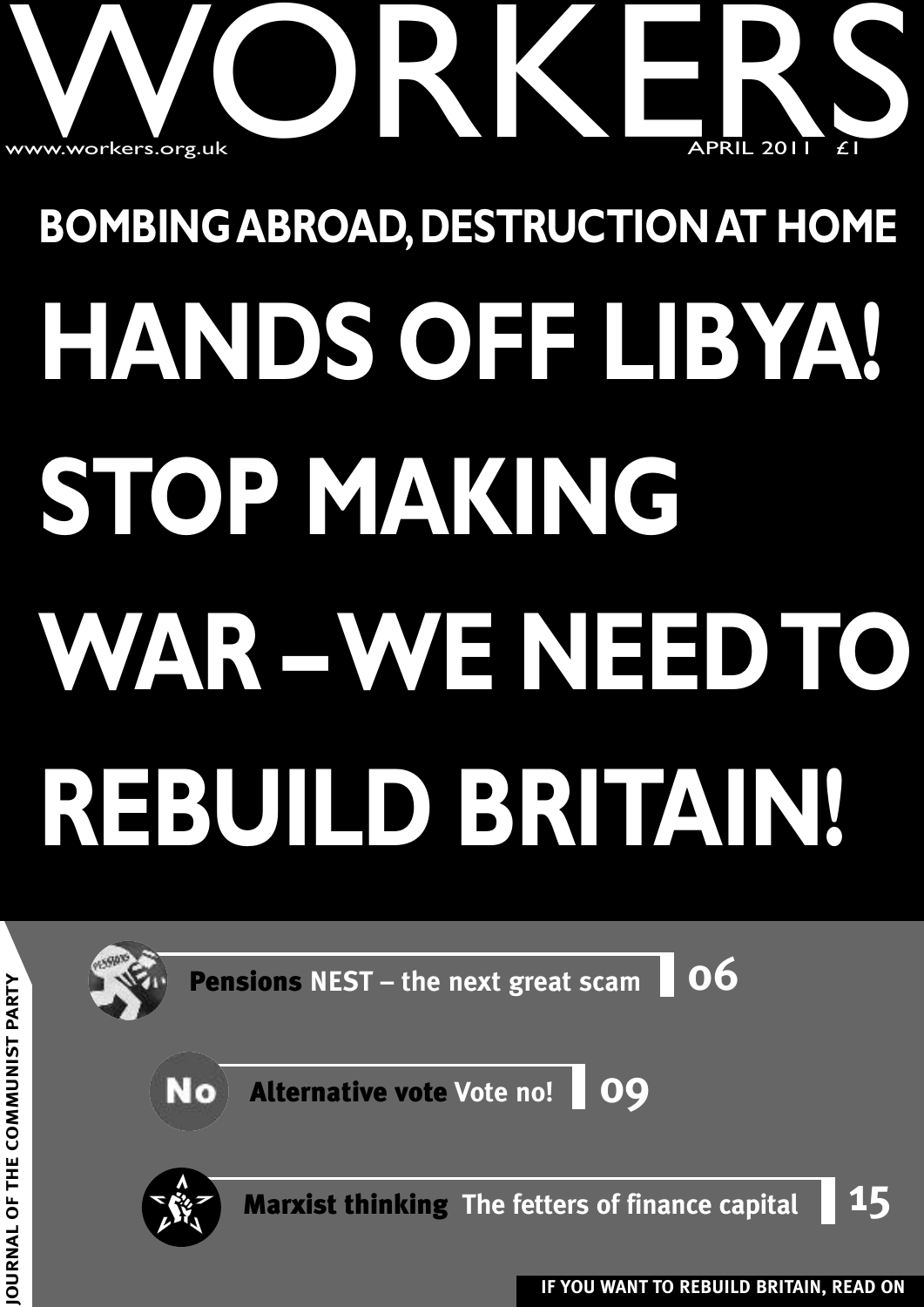# WORKERS

# $56$ Reaching for the bombs

**ANOTHER PRIME minister, another war: British imperialism is unable to conduct its business without reaching for missiles and bombs. Much better than wasting money on hospitals and schools or investing in industry.**

**After Thatcher's adventure in the Falklands, John Major took us to war in the Gulf for the sake of oil. Then Blair joined in the military dismemberment of Yugoslavia, followed by the (second) Iraq war and Afghanistan. While heroic Japanese workers were fighting to save lives in their devastated country, Cameron received the backing of a supine and cowardly parliament for military action against Libya.**

**As usual in such interventions, TV and newspapers play up the monstrous character of the "enemy". Gaddafi, we are told, is a brutal dictator. But if we are to go to war against every brutal dictator, we will have to invade more than half the countries in the world.**

**Gaddafi's offence in imperialism's eyes is not the suppression of democracy but the fact that under him Libya has maintained its independence. It won't do as it's told. To imperialism, that's the biggest crime of all. Hence this ragbag alliance of desperate leaders (Cameron, Sarkozy and of course Obama) and oil-rich dictatorships.**

**A war for democracy? Qatar and the United Arab Emirates (UAE) are countries where "one man, one vote" means literally that: only the** **ruler's vote really counts. Qatar has not had a national election since 1970 – and even that was only partial; its single (advisory) chamber is appointed by the amir. The UAE holds peculiar elections to its (again, purely advisory) Federal National Council: in the first and so far only "election" in 2006, there were 6,600 voters (82 per cent of them men) – just 1 per cent of the population, and all nominated by the rulers of the seven emirates of the UAE.**

**Another peculiar aspect: all this to protect a Libyan "opposition" about which no one knows anything – except that it appears to be calling for the return of the monarchy. It would be nice to have an opposition in Britain. Instead of opposing, Labour took the coward's route, backing the no-fly zone and uniting with Tories and LibDems. They do not speak for Britain.**

**There were cowards elsewhere, as well. Brazil, China, Russia, India and Germany – countries representing the majority of mankind – did not back the resolution, but their governments abstained in the Security Council. Russia and China could have vetoed the resolution; now they are shedding crocodile tears about the remit being exceeded.**

**We say no to war, no to intervention. Our struggle for democracy and dignity needs to start at home against this people-hating, bank-loving, war-making government and its friends. ■**

![](_page_1_Picture_11.jpeg)

WORKERS is published by the Communist Party of Britain (Marxist-Leninist) 78 Seymour Avenue, London N17 9EB www.workers.org.uk ISSN 0266-8580 Issue 146, April 2011

![](_page_1_Picture_13.jpeg)

**News** FDA challenges tax policy, p3; BMA savages Coalition, p4; Lecturers in pensions strike, p5; News Analysis: Hutton report on public sector pay, FDA challenges tax policy, p3; BMA savages Coalition, p4; Lecturers in pensions strike, p5; News Analysis: Hutton report on public sector pay, p6

**99**<br>|03

**Features** Planned by Labour, adopted by the Coalition: NEST, the next pensions scam, **OC** Planned by Labour, adopted by the Coalition: NEST, the next pensions scam, p6; No to the Alternative Vote, p9; The calculated ruin of the NHS, p11

![](_page_1_Picture_18.jpeg)

**Notes** 1956: Britain, France and the Suez Canal crisis, p14 **14**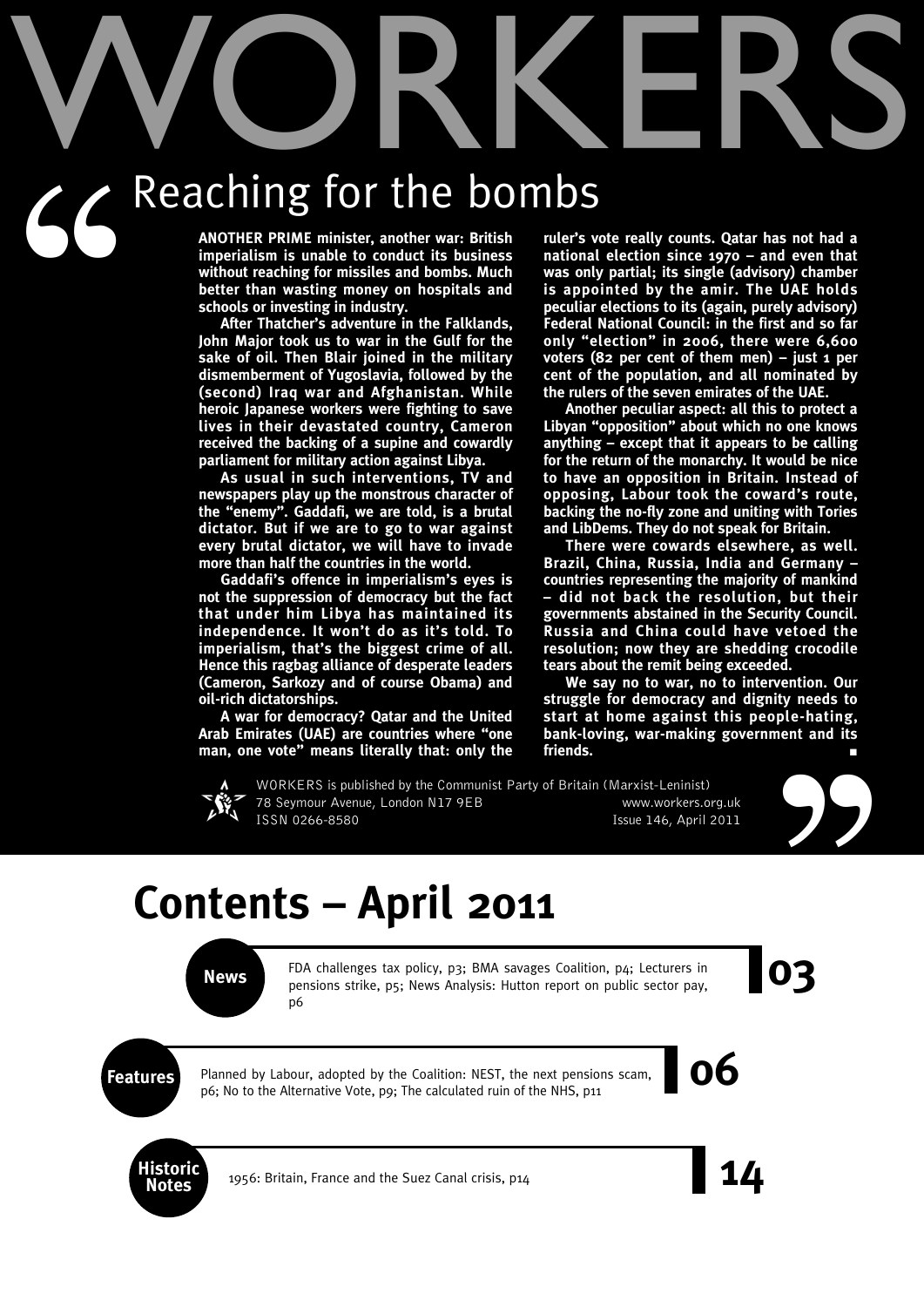![](_page_2_Picture_3.jpeg)

| <b>TAX POLICY</b>    | Challenge from FDA              |
|----------------------|---------------------------------|
| <b>CHILD POVERTY</b> | Focus on London                 |
| <b>UNEMPLOYMENT</b>  | Record youth joblessness        |
| <b>UNIVERSITIES</b>  | <b>BMA challenges Coalition</b> |
| <b>ACADEMIES</b>     | Staff ballot wins turnaround    |
| <b>LECTURERS</b>     | Pensions strike                 |
| <b>CUBA</b>          | <b>Visit from Yorkshire</b>     |
| <b>NEWS ANALYSIS</b> | Hutton on public sector pay     |
| <b>EUROBRIEFS</b>    | The latest from Brussels        |
| <b>WHAT'S ON</b>     | Coming soon                     |
|                      |                                 |

### **FDA challenges tax policy**

UNIONS REPRESENTING tax officers are challenging government policy on reducing the current account deficit. They say it's not possible to increase tax revenue at the same time as closing offices and cutting staff in Her Majesty's Revenue and Customs (HMRC).

Senior tax inspectors belonging to the First Division Association (FDA) union say that the coalition government is focussing too much on spending cuts and possible economic growth and not enough on collecting all tax owing. Their sister union, the PCS (Public and Commercial Services Union), has been campaigning to keep offices open and to draw attention to the tax gap which damages the provision of public services.

The inspectors launched a campaign titled "Tackle the Tax Gap: Defeat the Deficit" last year and stepped up publicity and lobbying in the run up to the Budget. A joint meeting in the House of Commons on 16 March with tax accountants, MPs, and Lord Oakeshott, the former LibDem Treasury spokesman, publicised the latest estimate of the gross tax gap at approximately £52 billion for 2008/9, an increase of £4 billion on the previous year.

Every developed economy has a "tax gap", the difference between taxes due under the law and the amount paid voluntarily. It is never closed, but the approach of governments to tax evasion can make a big difference.

The FDA believes that an alternative to spending cuts and increased taxes is to ensure that everyone in Britain pays the taxes they owe. HMRC action managed to bring in an extra £12 billion last year, but still the gap went up overall. The union claims that an investment of £250 million over four years in resources particularly to tackle corporate tax avoidance, could recoup £6 billion of the tax due. That's comparable to all the spending cuts for the last tax year announced in the Budget last June.

As a result of its spending review the government told HMRC to deliver savings of 25 per cent – more than £1 billion by 2014-15. That represents a further loss of 13,000 staff over the 30,000 cut since 2005. The government promised to "reinvest" £900 million of the savings made into "targeted resources" but the union says that does not go nearly far enough and does not represent new resources. Workers in HMRC know it is not possible to make the level of staff cuts at the same time as closing the tax gap.

**If you have news from your industry, trade or profession we want to hear from you. Call us on 020 8801 9543 or email to rebuilding@workers.org.uk**

### **SCHOOLS**

### **East London teachers strike**

TEACHERS IN Tower Hamlets, east London, are set to strike on 30 March, following a ballot in which on a 39 per cent turnout, 85 per cent voted for the action. The strike is in protest against the cutting of 200 centrally employed education workers. Of particular concern are cuts to the Support for Learning Service, which gives help to children who have special educational needs. **■**

### **CHILD POVERTY Focus on London**

THE RECENTLY published local government "map" of child poverty in England shows that 60 per cent of child poverty resides in London: 8 out of the 10 boroughs with the worst indices for child poverty are in London.

Many of these are Labour boroughs where poor wages, bad housing, poor schools and poor health all contribute to systematic and institutionalised poverty. **■**

### **UNEMPLOYMENT**

### **Record youth joblessness**

UNEMPLOYMENT HAS now topped 2.5 million, a 17-year high. Youth unemployment is at record levels. The number of 16- to 24-year-olds out of work has increased by 30,000 to 974,000 – a rate of 20.6 per cent!

The number of "economically inactive" – hidden unemployment – now stands at 2.3 million people. The number over 65 years old returning to work rose by 56,000 to over 900,000 as older workers have come out of retirement to survive.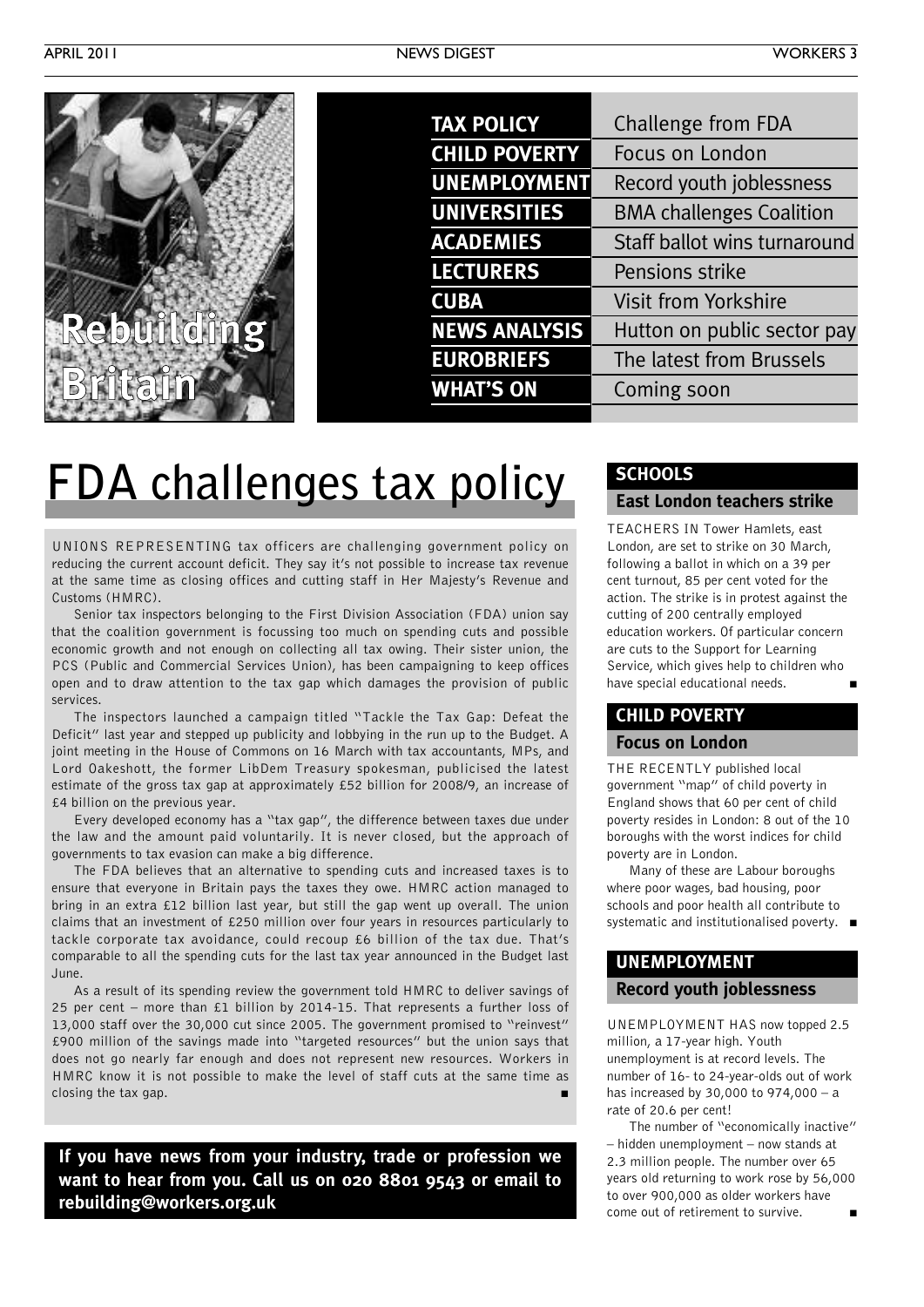### **EUROBRIEFS**

#### **The latest from Brussels**

#### **Immigration: EU rules**

FOREIGN SQUATTERS who broke into and occupied a house in London have been given hundreds of pounds of taxpayers' money in legal aid to fight eviction because they are EU citizens and unemployed.

The number of eastern Europeans coming to work here has risen for the first time in four years, mainly due to an increase in arrivals from Latvia and Lithuania, which are suffering deep slumps.

The number of nurses from other EU states working in the NHS has almost doubled since strict checks on their competence, including language skills, were scrapped five months ago because the checks breached EU rules.

#### **EU hand-outs**

THE FAMILY of Conservative Environment & Fisheries Minister Richard Benyon received £2 million in EU farm subsidies between 2000 and 2009. His ministry recently blocked public access to all information about how much farmers had got in subsidies, in order to comply with a European Court of Justice ruling on data privacy.

#### **Ireland's deficit funding**

FINE GAEL'S Enda Kenny and Labour's Eamon Gilmore have bowed to EU diktat to cut Ireland's deficit through public spending cuts and tax rises. The IRISH INDEPENDENT called it "the most barefaced breach of election promises ever perpetrated by an incoming Government … while an attempt will be made to dress up the programme as a new plan by a new Government, when it is analysed it will be seen for what it is – the continuation of the economic policies of Fianna Fail and the Greens, as laid down by the EU-IMF."

#### **Referendum poll**

The cross-party People's Pledge initiative aims to name and shame MPs who are not prepared to back a referendum on whether Britain should quit the EU. Voters are asked to sign a pledge on the website www.peoplespledge.org to promise they will only support MPs at the next election who back an 'in or out' referendum on Britain's EU membership. A YouGov poll carried out for the campaign found that 61 per cent would support a referendum.

![](_page_3_Picture_13.jpeg)

**26 February, London: UK Uncut demonstrators protest outside NatWest, Marylebone High Street, against "tax avoidance, reckless banking, and unjust cuts" by British banks.**

### **BMA savages Coalition**

ON 15 MARCH the British Medical Association (BMA) held a special representative meeting for the first time in 19 years. It did so to draw the attention of the profession and the country to the Health Bill currently before parliament. Dr Hamish Meldrum, the Chair of the BMA council, described the Bill as "… the same basic ideology – of competition and choice – that the previous Labour administrations believed would reform public services, but it goes much further, much faster, with no heed to the massive risks it brings to all that is good about one of the best health systems in the world."

He then went on to tell the meeting why the BMA had called the special meeting, stating: "Our position has hardened and intensified further since publication of the Bill, partly because the government showed little sign of listening to us – or anyone else really, regardless of how vehemently or how completely we criticised it. But also because the legislation is massively permissive and, in many parts, ambiguously drafted – opening the door to even more radical consequences and greater contradictions than the original proposals."

The special representative meeting called on the Secretary of State to withdraw the Bill, laying to rest any government claims that their attack on the NHS has the "support" of the medical profession. The next day the BMA council agreed to step up its campaign against the Bill and in particular to highlight the destructive role that competition and in particular Monitor – as the economic regulator – will play in planning and running health care.

Meldrum said, "Ministers can no longer continue to cite the often reluctant and pragmatic decision by GPs to get involved in commissioning groups as endorsement of their NHS reforms. Following yesterday's SRM, the government should not be left in any doubt about the strength of feeling among the medical profession." **■**

### **ACADEMIES Staff ballot wins turnaround**

TEACHERS AT Heanor Gate Science College in Derbyshire have won an important first-stage victory against their secondary school applying for academy status.

A strike ballot was held after governors announced in February their interest in becoming at academy. Members of the NASUWT at the school were due to take strike action on 15 March, but called off the action when governors agreed to

postpone the decision process.

And NUT members at Tile Hill Wood School and Language College in Coventry have voted to take industrial action over their governors' decision to apply to be an academy. On a 75 per cent turnout in the ballot, 100 per cent voted to strike.

Academy schools effectively leave the local authority and become directly funded through central government. They are generally run by private companies, charities or private companies masquerading as charities. Ark, one of the largest, is run by an evangelical Christian multi-millionaire hedge fund manager. **■**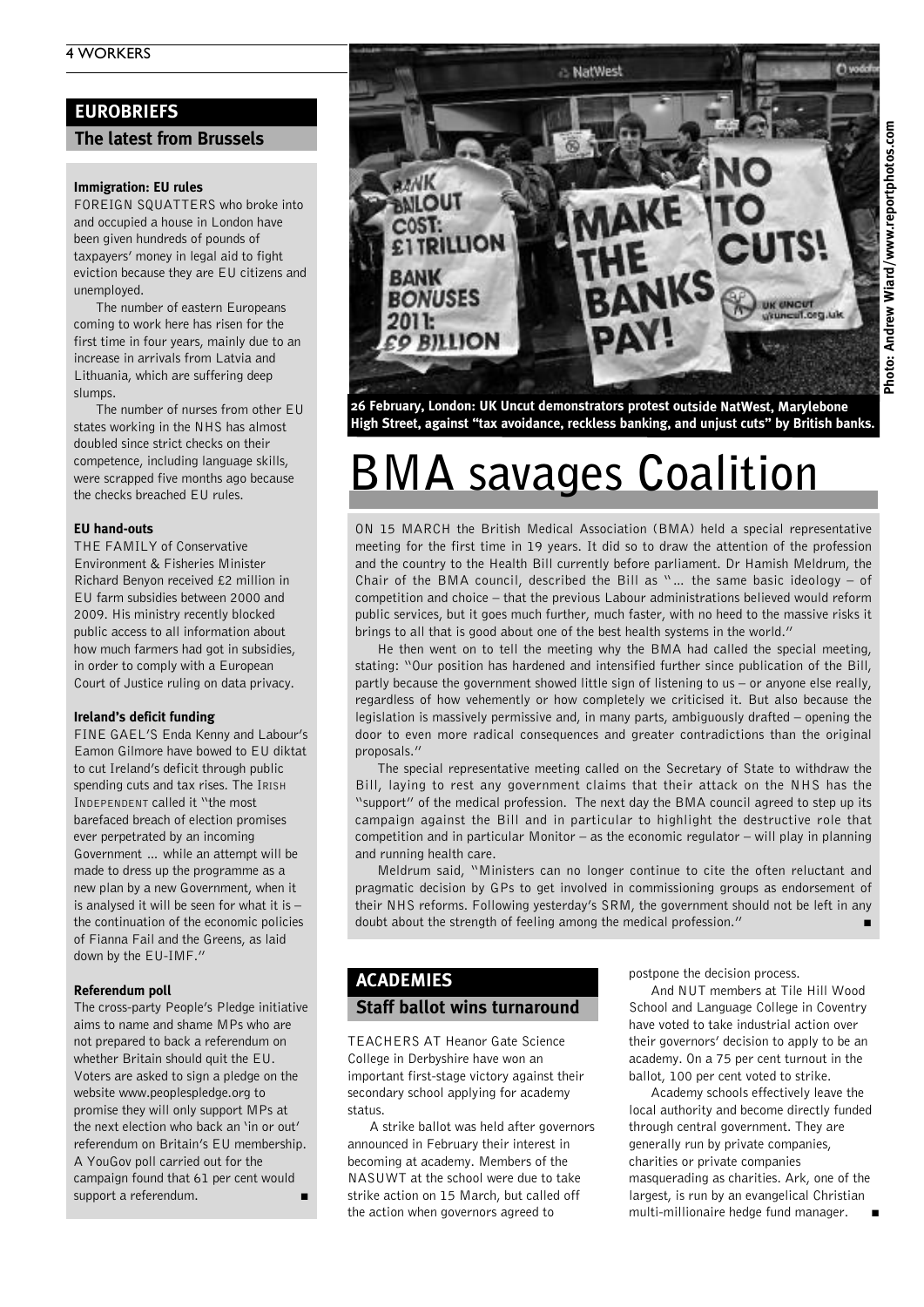### **Lecturers in pensions strike**

AS WORKERS went to press the University and College Union (UCU) was preparing for strike action across the country in defence of their pensions following a 72 per cent "yes" vote in its recent ballot. On Thursday 24 March lecturers in further and higher education will be on strike with picket lines outside colleges and universities across Britain.

Meanwhile, actions continue across all of Scotland's universities and colleges, with hundreds of members of the UCU walking out on 18 March over pension changes. In what is becoming a rolling series of strikes, the walkout a week later – part of nationwide action – will have the focus on wages and cuts as well as deteriorating pension prospects.

The UCU estimated that over 135,000 students in Edinburgh, Glasgow, Aberdeen, Dundee, Stirling, Strathclyde and Heriot-Watt universities had been affected by the 18 March action. Many students – who are engaged in ongoing campaigns over grants and cuts – supported the lecturers' strikes.

From the picket line at Glasgow University, the UCU general secretary Sally Hunt pointed out that the actions had "highlighted the strength of feeling amongst staff when it comes to their pensions…. The employers have to drop their ridiculous approach of refusing to sit down with us and work towards a resolution."

In a parallel action at Glasgow's Caledonian University, joint action by all the unions on the campus has resulted in rallies to protest over plans to axe nearly 100 administrative jobs.

Lecturing staff are very clear that their pensions are deferred wages and the attack is designed to be a lifelong pay cut. They are also very clear that the Teachers' Pension Scheme (TPS) is not in crisis and the proposals are driven by the government's desire to attack the education sector as a whole.

As recently as 2006 the unions agreed reforms which made the pension scheme sustainable in the long-term. Recently David Willets, the Minister of State for Universities and Science, has spoken of his desire for one major institution in higher education in London to "fail" in order for the private sector to have the opportunity to take it over. However no private institution would be keen to "take over" staff in a pension scheme and therefore the attack on pensions is interwoven with the wider attack on public funded education.

UCU are running the first leg of a relay race in a fight which could build and build. These changes will not only affect UCU members; school teachers and heads will also be affected.

UCU members are being asked to pay more and work longer to receive less pension. The government wants staff in further and higher education to:

• Pay more for their pension schemes: for a typical FE lecturer this could mean paying an extra £88 a month. For a university lecturer it could mean an extra £124 a month. (Could this be a tactic to encourage staff to leave the scheme altogether?)

• Work longer, moving the retirement age up to 65 in line with state pension age.

• They also want to use a lower measure of inflation to measure how much pensions should rise each year. The union has calculated that this would mean the loss of £36,000 over the course of the retirement of a typical FE Lecturer and closer to £65,000 for the typical lecturer in HE.

• And if the government implements what the Hutton Report recommends, then the intention is to abolish final salary pensions for existing staff and replace them with a "career average". This would lead to loss of many thousand pounds more of deferred wages for many staff.

### **UNIVERSITIES**

#### **Dependent on foreign students**

INCOME FROM students outside Britain and even the E|U studying at British universities has more than doubled in the past decade. It now accounts for almost 10 per cent of universities' total funding.

In 2009-10, universities' total income was £22.2 billion. Over the 12-month period the amount of money received from foreign students went up by almost a fifth, from £1.8 billion to £2.1 billion.

Non-EU foreign students are charged fees up to eight times as high as British students. One university recorded 48.5 per cent of its income from foreign students.

British universities' duty should be to educate and train British students. But universities are increasingly reliant on fees from foreign students to boost their finances, according to the Higher Education Funding Council. **■**

### **WHAT'S ON**

### **Coming soon**

#### **May**

**Sunday 1 May, Saturday 7 May**

**"Plan for Britain: Make it and grow it here"**

**May Day meetings organised by the CPBML in London, Edinburgh and Leeds.**

For more information, see page 10

### **CUBA**

### **Visit from Yorkshire**

ON A DANK March night in deepest West Yorkshire, some members of a local youth group were talking about Cuba. They had been to an international camp near Havana the previous Christmas, and were showcasing a film they had made, documenting their visit.

The film itself reflected the young people who had made it, brash and vibrant with a relentless, loud score, full of the scenes and images which had made an impact on them.

There were the smiling faces of their new Cuban friends, the football match, the inventively patched up classic American cars, the wonderful colonial architecture of Havana. And of course the audience, (mums and dads, brothers and sisters, councillors and youth leaders) cheered and whooped whenever their loved one appeared on the screen.

The voiceover commentary, also recorded by the young people, indicated a keen curiosity at the contradictions that shape Cuban life. "How can life go on in the face of such a crushing blockade?" "What makes Cubans our age so passionate and proud about their country?" And the inevitable, "Why are they so much better at dancing than we are?"

But it was when the film ended and the young people answered questions, that the meeting came to life. All spoke of the warmth and friendship they had met everywhere. And get this. How the speeches and talks arranged for them by older Cubans were quite interesting!

One councillor, making little attempt to conceal his dislike of Cuba, asked..."Tell us the best thing and the worst thing about this trip."

After a brief group discussion a spokesman stepped forward. "The worst thing wor cold showers every morning. The best thing wor't generosity o't people". **■**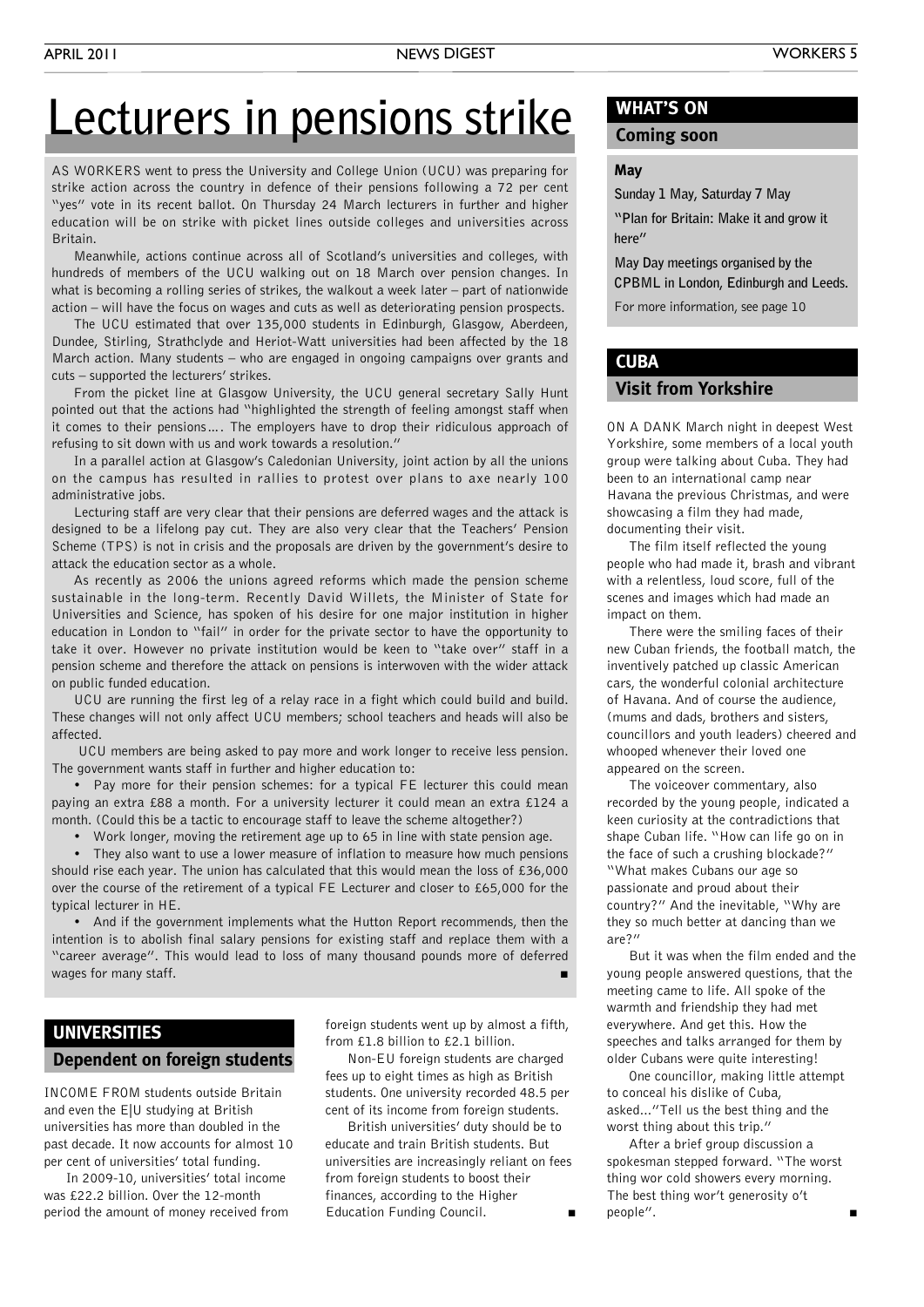### **NEWS ANALYSIS**

#### **Hutton report on public sector pay**

**THE COALITION government asked Will Hutton, head of the Work Foundation, to examine public sector pay principles – a so called "Fair Pay Review". He reported on 15 March, but attracted far less attention than his namesake's report into pensions. Public sector workers were underwhelmed with this report, and have little hope that there will be any positive outcome.**

**Hutton praised the critical role played by public services in ensuring the quality of life for all British citizens and said it supports economic growth rather than being a burden. His views may not appeal to the prime minister, who declared a few days beforehand that civil servants were "enemies of enterprise".**

#### **Unfounded perceptions**

**Hutton found that much public perception on pay levels is unfounded. He said that public sector executives are not paid more than those in private organisation for comparable work. The government meanwhile continues to characterise the public sector as overpaid. It uses false comparisons and ignores how most of the very high salaries are paid to people recruited from the private sector.**

**The government also ignores the low pay levels for many public jobs. Hutton concluded that there was no point in setting a ratio to govern the highest and lowest pay. In fact the current ratio of 12 to 1 is lower than the ratio of 20 to 1 suggested by Cameron last year, and far lower than in many large private companies.**

**Hutton believes that "transparency" is a good thing – a view shared with Frances Maude, Cabinet Office minister. Maude has already done that for senior civil servants. His aim was to apply public opinion to keep down senior pay levels and not much to do with any ideals about good citizenship.**

**The one idea the government may take from Hutton is to penalise senior staff for not hitting targets, which are set by ministers. This is described as "earn back" – where up to 10 per cent of basic pay must be earned afresh each year by meeting previously agreed objectives. The First Division Association, which represents senior staff, said this will be demotivating; "Setting targets and measures at the beginning of the year that will stand the test of time until the end of the year and can be measured in a fair way is very difficult to achieve in practice." And the history of pay systems is that bad ideas soon find their way to more junior levels. ■**

**With our retirements under attack from the complete transformation to a system restructure of Britain – for an industrial** 

### **Planned** by Labour, adopte

ALONG WITH pension deficits that have been deliberately overblown, reductions in inflation protection and false concerns over longevity, comes the proposed introduction of the National Employment Savings Trust (NEST).

NEST is a state-sponsored personal pension scheme that was planned by the Labour Government in 2007. It has since been adopted by the Coalition and is set to start from  $2012.$ 

Pensions commentators have described NEST as "well-meaning in its aim to provide work-based pensions for low earners" but flawed inasmuch as it will result in the "unintended outcome" of further encouraging employers to close quality occupational pension schemes.

In fact there is nothing surprising about NEST. The whole thing has been previously designed by the World Bank as a template that governments can use to destroy their state and occupational pension provision.

The design was first applied to South American countries during the 1990s (for example it was called Pension Asistencial in Chile). It was then introduced to second-string EU countries such as Hungary from 1997 onwards.

### **Stakeholder pensions**

In fact the Labour Government first considered NEST in 1997. But it fudged the attempt by instead introducing stakeholder pensions – only to revisit the idea again in 2007. Now in 2011 the Coalition view is that one of the beneficial outcomes of Britain's capitalist slump is that meaningful pension plans can be removed – a view wholeheartedly endorsed by employers.

So disarming comments regarding the "unforeseen consequences" of NEST that will appear in the press from the usual bunch of tame commentators should simply be ignored. Make no mistake: the

![](_page_5_Picture_20.jpeg)

destructive intent of NEST is fully understood by the Coalition.

The hope is that it will be much easier for employers to end their own pension plans during the launch of NEST – undoubtedly accompanied by a blaze of government publicity on the new pensions deal that will provide only a tiny fraction of the pension produced levels under the final salary schemes they want to close.

As previously outlined in WORKERS, the role of the World Bank in pensions busting has been studied by the economists Paul and Paul, and their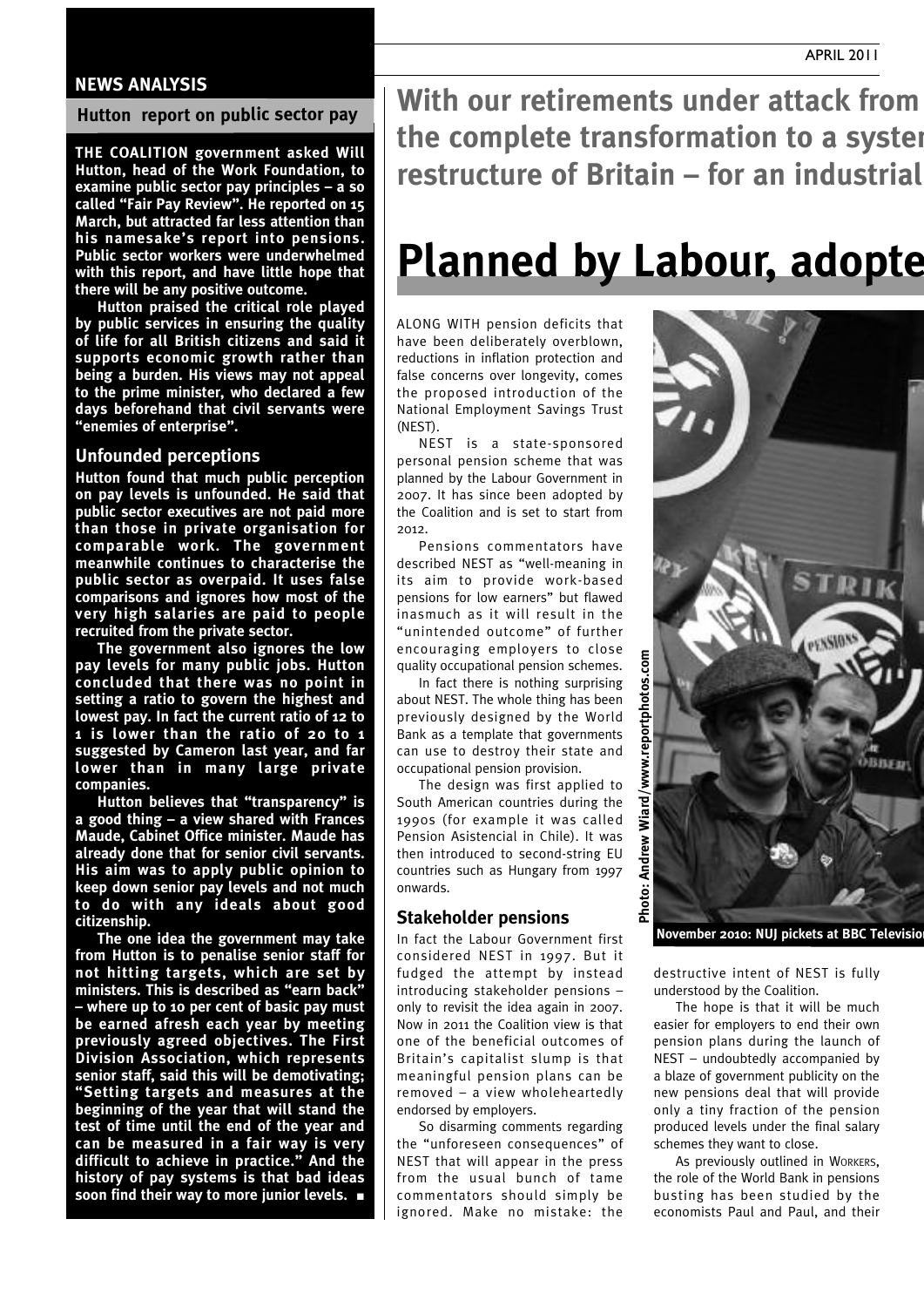**With our retirements under attack from employers and governments, we have to make the demand for the complete transformation to a system of state pensions in conjunction with a thoroughgoing revolution…** 

### **Planned by Labour, adopted by the Coalition: the next pensions scam**

![](_page_6_Picture_4.jpeg)

n Centre White City during their strike over BBC changes to the final salary pension scheme.

findings have been published in the INTERNATIONAL JOURNAL OF HEALTH SERVICES.

The design, as further refined by the EU, is to first push the lie that past pension levels are a luxury, at the same time as producing a flawed analysis of pension inefficiencies and inequities.

This is known as the "conditionality approach", where for example complaints are voiced that the current pension system does not take adequate care of the most socially vulnerable and that it is divisive.

What then follows under the veil of equality is what is called "massification of privilege". The argument here is that what

is financially viable for a minority cannot work in the long run for the mass of the insured.

Needless to say, the outcome under the replacement arrangements, using the all-too-familiar concept of a "safety net", is that pensioners become far worse off and receive barely enough to keep them from starving to death.

There are many examples of this approach that can be gathered from the day-to-day pension announcements from the Coalition and its supporters (they all go to the same seminars). But a clear recent example of the World Bank/EU

template is Michael Johnson's report from the Centre for Policy Studies, published in February 2011.

Well-rehearsed "worries" are aired in this report such as "disproportionately high pensions paid to high earners", "looming generational inequality [that] manifests itself as a rising tax burden on today's workers", along with proposals "to help protect lower earners".

Johnson's report concludes that public sector workers must be weaned off their "gold-plated final salary pensions" to avert a "fiscal calamity". More of the same came from Lord Hutton when he presented his delayed "pensions review" in March.

#### **Unique**

Of course Britain's industrial history is unique and our pensions system although under attack can still be turned around through coherent trade union actions. No other government elsewhere has attempted what is proposed for Britain. Where other governments such as Chile, Hungary or Australia have introduced schemes similar to NEST it has been done without a significant occupational pension sector (though some public sector workers have stopped paying into their final salary schemes already).

Compare this to Britain, where the occupational wealth, created by past and present generations of British workers, has been put aside into collectively based funds to pay present and future pensions.

In terms of value, these funds are the equivalent of well over 80 per cent of Britain's annual Gross Domestic Product (GDP). In Germany and France, by comparison – even though they have higher state pensions – occupational pension funding represents only 16 and 7 per cent of their respective GDPs.

That we in Britain have a massive collective fund of approximately £1,400 billion is a worry to our enemies. For example, the Centre for Policy Studies as far back as 1986 described our collective funds as "a cryptic form of socialism, masquerading as benevolent paternalism".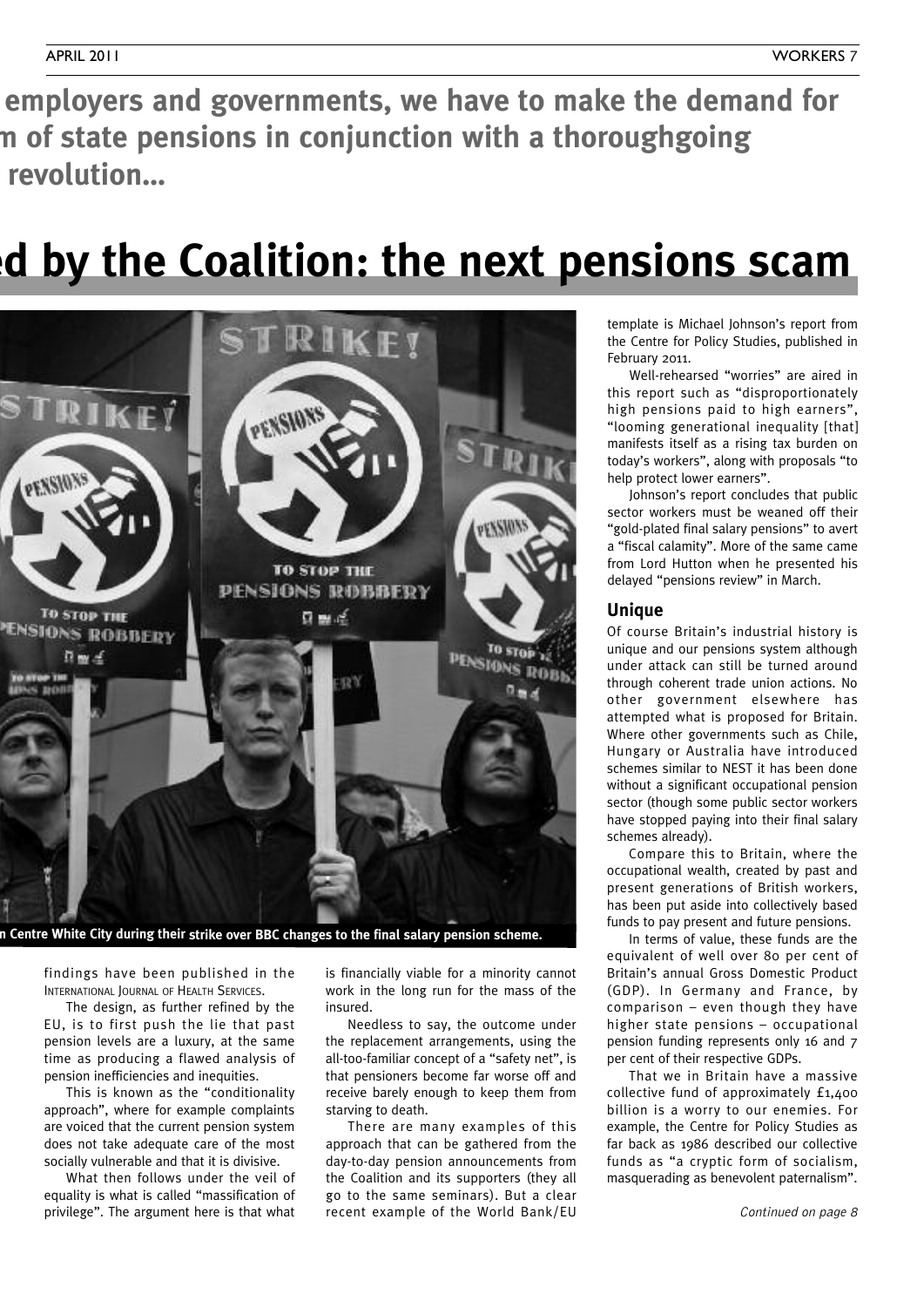#### *Continued from page 7*

Instead in 1986 the government brought in the Financial Services Act, pushing personal pension plans and encouraging naïve workers to opt out of final salary pension contributions by making membership no longer a part of the contract of employment.

Now look at the disastrous consequences in 2011. The problem has been that many private sector workers have allowed their company schemes to be broken. Many only ever saw pensions as part of a grace and favour offering from the employer, rather than understanding that final salary pensions were the result of hard-fought trade union actions that were by and large conducted in the public sector.

But simply retaining the pensions system as it stands is not enough. We need something better. Although more investigative work needs to be done and levels of awareness need to be raised, the primary question around the ability to pay better pensions rests on the basis of being able to generate economic growth.

Better pensions will require a change in the political philosophy.

Governments and employers have always opposed the replacement of prefunded occupational funds by what is known as a "pay as you go" state pension. The reason: our pension funding is considered a useful source of capital, to be used either for City speculation or to buy government debt (gilts).

### **Feeding the banks**

Funding and using capital this way cannot generate wealth – but it does take capital out of the hands of the working class and feed it into the hands of the investment banks and governments.

The idea that all pensions should be prefunded, rather than relying on one's pension being paid from the wealth generated from the next generation, can seem superficially attractive to those worried about "sound finance". Yet this outlook is really only another example of the type of naïve "nest egg" thinking that has been exploited by successive governments and flunkies.

The reality is that the actual cost of

### **Meet the Party**

**The Communist Party of Britain's new series of public meetings in London began in the autumn and continues into spring 2011. Except on May Day, all meetings are held in the Bertrand Russell room, Conway Hall, Red Lion Square, Holborn, London WC1R 4RL, nearest Tube Holborn.**

**The next meeting date will be Thursday 23 June 2011 (theme to be announced nearer the date), 7.30pm. Interspersed with these public meetings, the Party runs regular political study and discussion groups for interested workers.** M

**The Party's annual London May Day rally will be held on Sunday 1 May 2011, in Conway Hall, Holborn. There will also be May Day meetings in Edinburgh (Sunday 1 May) and Leeds (Saturday 7 May). For full details see page 10.** M

**As well as our regular public meetings we hold informal** M **discussions with interested workers and study sessions for those who want to take the discussion further. If you are interested we want to hear from you. Call us on 020 8801 9543 or e-mail to info@workers.org.uk**

![](_page_7_Picture_17.jpeg)

pensions only arises when they are paid out, irrespective of whether they have been funded for or not. The working population can easily provide for its dependants out of the wealth created each year without having to first build a fund – annual pension payments can simply be made as an agreed deduction from annual wealth.

A move to a "pay-as you-go" method would represent a massive leap that would allow us to free up the £1,400 billion held in our collective pre-funded occupational pensions and apply this to our labour power to generate the necessary wealth that Britain needs.

Such a step, though, will require us to hold out against the government strategy of using our past pension funding either to cover government debt or to continue to make our capital available for useless speculation.

### **Rejection**

The beginnings of rejecting this process are already occurring, and the government is getting worried.

For example a pensions consortium including the BT Pension Plan and the Public Sector Pension Investment Board was prevented from buying the London rail link to the Channel Tunnel in November 2010. Instead the bid went to two Canadian pension funds one of which was the Ontario Teachers Pension Plan. This was despite the British pension funds making the higher bid, more than the £2.1 billion offered by the Canadians.

An appeal has now been lodged but a Treasury spokesman has said that "we are sure that the sale was conducted in a fair manner which secured the best deal for the taxpayer".

What is not being admitted is that the government is frightened that British pension funds (our capital) are seen to be used for socially useful profitable infrastructure and capital re-tooling projects – because this would begin to set workers' minds towards a future without capitalism. To prevent such thoughts the Coalition would prefer to facilitate the foreign ownership of our resources.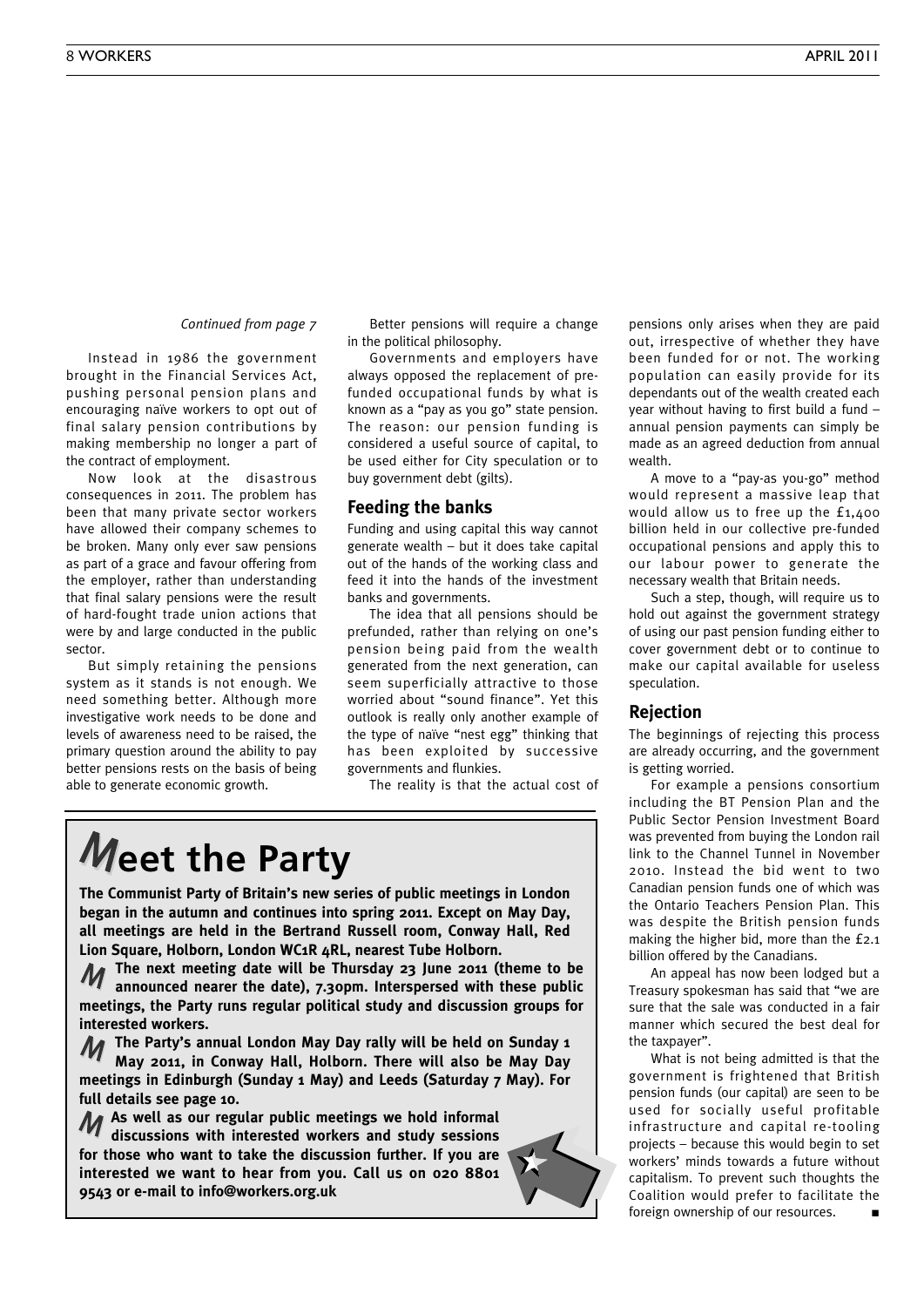**They wouldn't let us vote on the Lisbon Treaty. They won't let us vote on EU membership. Now they want to change the electoral system to keep themselves in power…**

### **No to the Alternative Vote!**

ON 5 MAY the British people will be asked to vote in a national referendum. About time too, you might say. Let's really see what people think about all those ConDem policies never mentioned by campaigning politicians before the general election – on student fees (debt), free schools and academies, the wrecking of the NHS. Or even more important, that referendum we have never been allowed to have – on whether we should leave the EU and its utterly polluting effect on our lives (because they know how we would vote).

But no, we won't be given the chance to vote on any of these compelling issues. The May referendum will be about whether we want to change the voting system for parliament from First Past the Post (FPTP) to the Alternative Vote (AV), and at the same time reduce the number of MPs and constituencies.

Under AV, voters rank candidates in order of preference. If the favoured candidate fails to secure half the votes on the first count, the second choices of those voters who voted for the least favoured candidate are redistributed. This process continues until a candidate wins 50 per cent or more of the votes.

So why on earth are we troubling ourselves with this at a time of national emergency? Answer: the Liberal Democrats want it. In return for propping up this brutal money-loving, people-hating government (remember that Cameron's Tories didn't win the election), they have been thrown a sop in the form of this referendum. The LibDems have always supported proportional representation as the only way they are likely to gain any kind of political power (as not enough people vote for them), and although AV is not that they see it as a step on the road.

So Clegg and his little gang of crooks in government want us to vote for a system which they hope might keep them in power for longer. The Labour leadership supports AV too, Eds Miliband and Balls campaigning for it on the grounds of "fairness", like condemned men calling for a fairer length of rope! Labour MPs are less convinced, with over half having signed an ad calling for a No vote.

![](_page_8_Picture_9.jpeg)

A much bigger question for British democracy is that there is hardly anybody you would want to vote for in parliamentary elections. AV is a pathetic attempt to give a democratic gloss to the whole sorry spectacle, when the party that "won" in the past three elections got fewer people to vote for it than those who did not vote at all.

#### **Embarrassment**

Mass abstention in British general elections is an embarrassment to politicians who want to wield power "in our name". In the last election over a third of the electorate effectively abstained, whereas with AV politicians can claim the winning candidates won over 50 per cent of the vote even if two-thirds of voters do not vote at all! At least FPTP is clear, in that whoever gets the most votes wins, and it is obvious how many votes each candidate secures. And talking of fairness, FPTP only allows one vote per voter, whereas AV effectively allows some voters more than one (if your preferred candidate comes last).

Australia is the only country in the world with an AV system. In 1967, in the state of Victoria, the Liberals won fewer first preference votes than the Labor Party but got three times as many seats. In 1990, Labor won 39 per cent of the votes, but 53 per cent of the seats; the Democrats got 11 per cent of the votes, but no seats.

So claims of AV's "fairness" and "proportionality" fail. As the Jenkins Commission concluded in 1998, "AV … in some circumstances … is even less proportional than FPTP."

The LibDems and their supporters who back AV think that if they can win the 5 May referendum, the next election, run on AV, would result in a hung parliament. This would bring another coalition and another deal, leading to a referendum on proportional representation. That system encourages special interest parties, divisive ethnic minority parties and regional parties – hardly what we need to progress politically in Britain.

Coalition creates a necessity of breaking promises, and an excuse for it, so that the electors can never know where they are or what they are voting for. It is not so much government as democracy that is damaged by coalition. Under AV, and PR, party leaders, not the voters, choose governments.

Add to this voting con the proposal in the referendum to reduce the number of MPs by changing constituency boundaries. The fewer the better, you may well think. But the Cabinet will not be reduced, so there will be fewer backbench MPs to challenge ministers – a significant increase in their hold over parliament. And consider the loosening of the local link between constituents and their MPs as constituencies grow larger, and you will see the true intentions behind the proposals.

AV is an effort to breathe life into the corpse. If it were carried out, it would damage Britain and limit democracy by making it more difficult for us to kick out a despised government.

We want more referendums, which take power away from discredited politicians; so we must seize this chance to reject their schemes, even on this little matter. But even more, we need a referendum on the life-and-death matter of the membership of the EU.

No to AV! **■**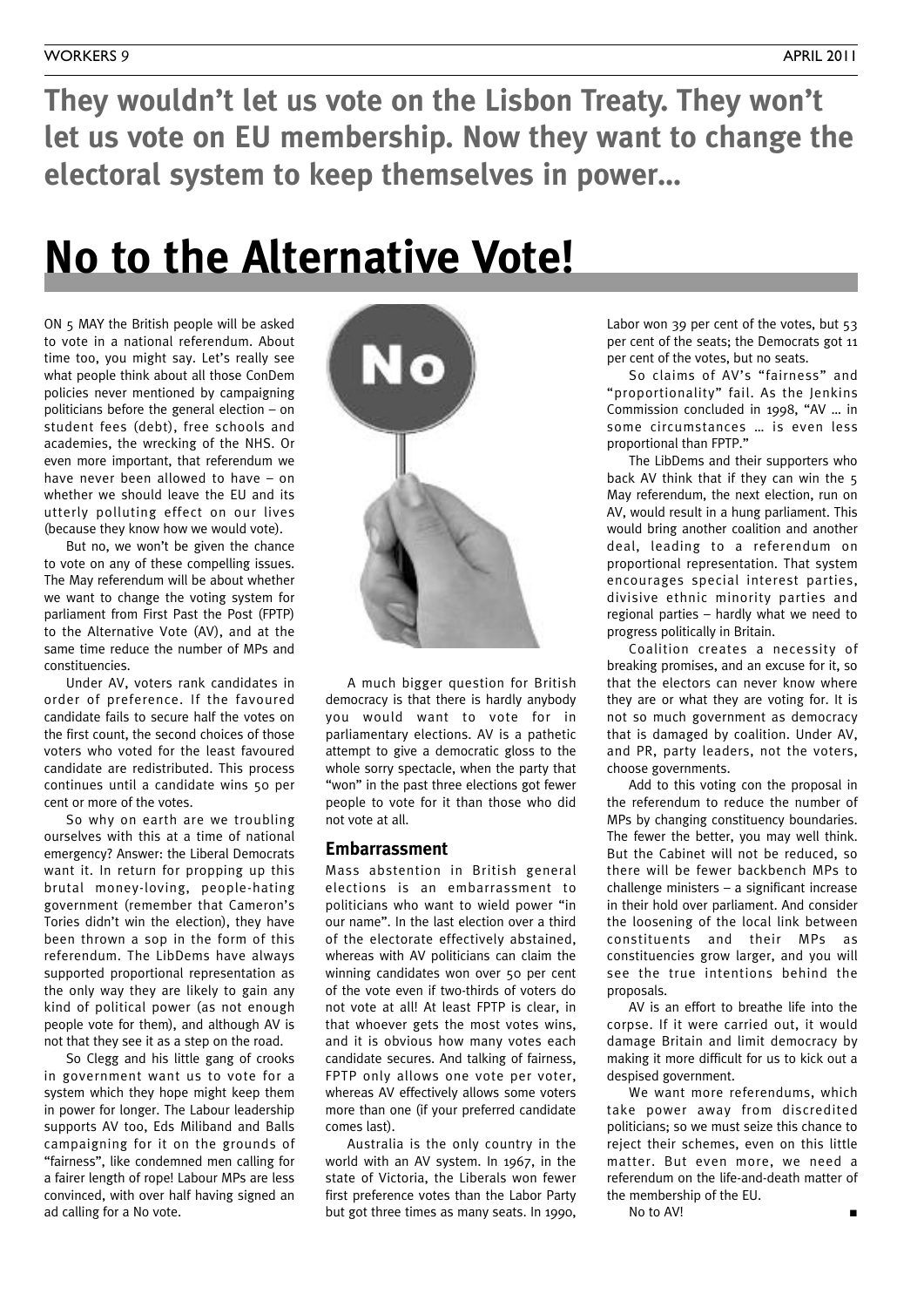### **MAY DAY MEETINGS**

![](_page_9_Picture_1.jpeg)

**Sunday 1 May, 2 pm Speakers and refreshments Conway Hall, Red Lion Square, London WC1R 4RL (nearest tube: Holborn)**

**Sunday 1 May, 7.30 pm Speakers, music and discussion Word-Power Books, 43 West Nicolson St, Edinburgh EH8 9DB**

**Saturday 7 May, 12.00 pm Speakers and discussion Fox and Newt pub, 9 Burley Street, Leeds LS3 1LD**

### **PLAN FOR BRITAIN: MAKE IT AND GROW IT HERE**

Every economically successful nation has a national plan. Britain is one of the few not to have one. Capitalism cannot plan for our country's future because it sees nothing but grabbing profits whenever and wherever it can. The god of the free market renders economic planning impossible. Financial capital does not create wealth. It is the working class which will need to take responsibility and plan for Britain.

There is a wanton savagery about the government's attacks. It is moving with unparalleled haste to undo much of the progress that the British people have managed to win over decades, and to dismantle the real national economy, our industry and agriculture.

The challenge now for all thinking workers is to understand what is going on. What can be done?

The first step must be the understanding and acceptance of the fact that the speed of proposed change would be impossible had the Labour government not laid the basis for it so impeccably. In health and education, for instance, the legislation and thinking were put in place by Labour. Now the ConDems can pick them up and run away with them. Labour's adoration of City speculators and contempt for production allowed a free for all buying and selling of British industry and land for massive profits, assets sold abroad, farmers squeezed to bankruptcy by the big supermarkets – with no attempt to protect the interests of the people.

In its decline, capitalism has turned its back on Britain.

Finance capital is in charge in Britain, but it recognises no nation. It is happy to invest in commodities one day, move the money to bonds the next, from country to country, from industry to industry.

What sort of Britain do we want? What do we need to do to get it? First, a commitment to manufacture – making the things we need, and ensuring we have the skills and knowhow to service our own industries. And we need a plan for agriculture, deciding what we can grow and produce here to feed our people. An independent British industry and agriculture will create real wealth, the basis for a sound economy in which we can export to other countries and import those goods and food which cannot be produced here.

Ours is the authentic voice of a Britain that wants to live in a civilised society and plan how it will work, and is prepared to fight for its country. We have nowhere else to go.

**We invite you to attend our forthcoming May Day meetings – London, Edinburgh and Leeds – for one unified national working class.**

### **Celebrate May Day with the Communist Party All welcome**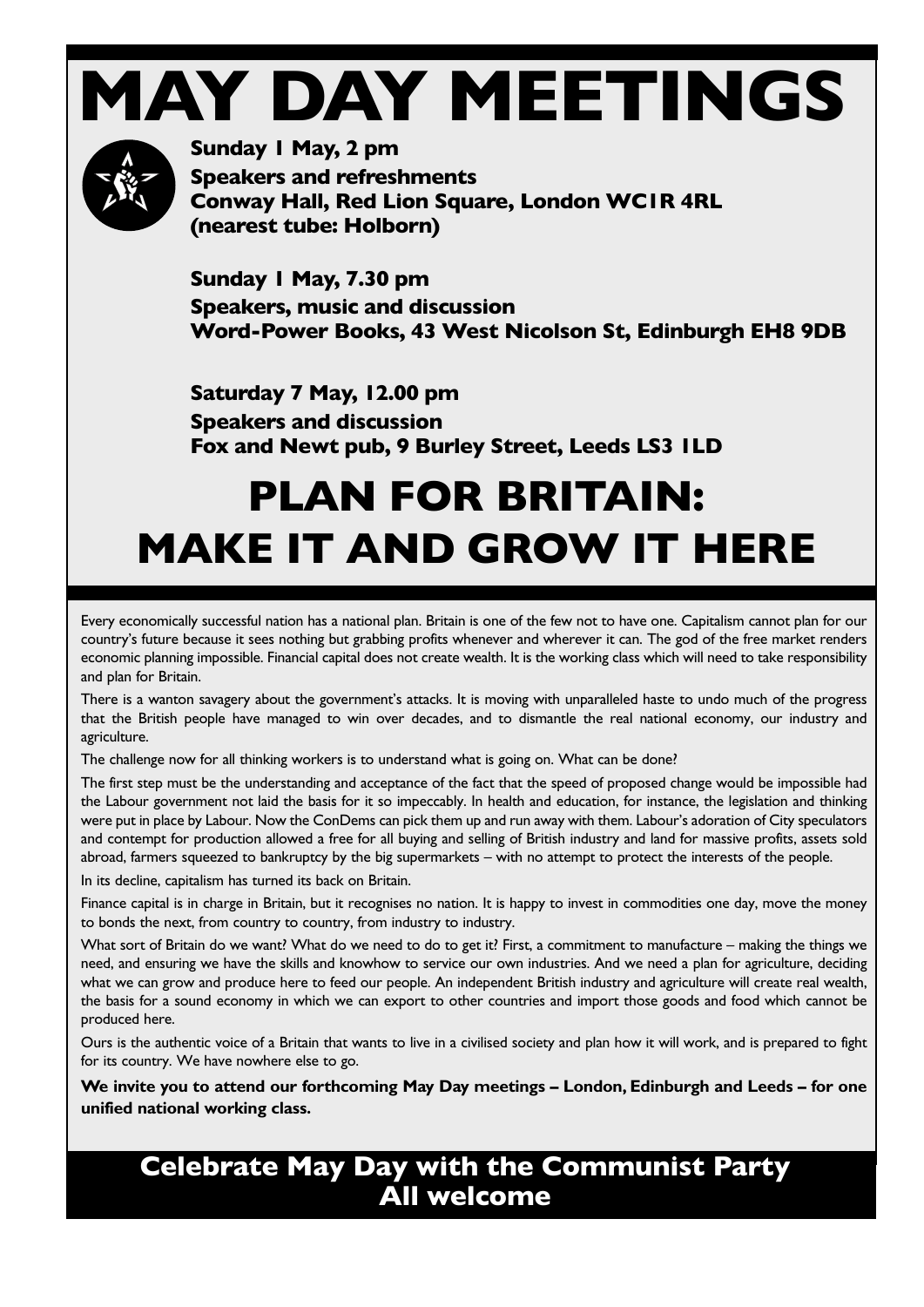**When they talk of a health market they mean health chaos. That, and a nice little earner for someone. We should begin by understanding what is being proposed…**

### **The calculated ruin of the NHS**

![](_page_10_Picture_4.jpeg)

THE GOVERNMENT'S broad attack on the National Health Service is on several fronts, all aimed at introducing chaos to replace planning.

Firstly, the object is to replace planning with control of capital expenditure and the continuing Private Finance Initiative, PFI.

**This article is an edited version of a speech given in March at a public meeting in London organised by the CPBML.**

Well-named too – an initiative well and truly for private finance, bankers in particular. It used to be called "the only game in town" because it was, and largely still is, the only way to get a hospital built, so many managers who wanted new facilities had to use PFI to get them.

Hospitals built using this discredited method of financing currently have a capital value of £59 billion. But they won't cost us that. You and I and our children

and our grandchildren will actually pay a minimum of £229 billion for those selfsame hospitals. We'll have to pay 4 times the already-inflated cost just to put more money in the pocket of the profit-mongers, mainly the bankers. And that's the overall picture – many individual examples are even worse.

Just one of these schemes, the oddly named Princess Royal University Hospital in Bromley, cost £118 million, but the contractor will be paid a staggering £1.2 billion – a built-in profit of more than 10 times. Nice work if you can get it. (Why do I say oddly named incidentally? Well, is there a Princess Royal University? Is there a University at all in Bromley?) And that's only in building costs; it doesn't touch the continuing profits made out of the transfer of staff to the private sector with - unless we're vigilant - lower pay, longer hours and non-existent pensions.

### **Money from chaos**

In PFI lies the ruin of the NHS, as we have always predicted. They can make far greater money from chaos than they can from planning. That's why they hate planning and fear it so much. They want to see how they can line their pockets most effectively, not how you train the next generation of medical specialists. It's this incompatibility that is at the heart of class struggle; or it would be if our class would only struggle. We want improvement through planning; the PFI-mongers want profit through chaos.

The second line of attack is directly upon the planning bodies of the NHS. When the last government introduced restructuring of the NHS based on research by Professor Ara Darzi, some brave trade unions welcomed it. Why do I say brave? Well because most change is ritually opposed without examination these days, especially within unions.

A leading academic said that it represented "the re-introduction of planning, at least on a limited scale". That was true, so it was always a given that Lansley et al would make it their first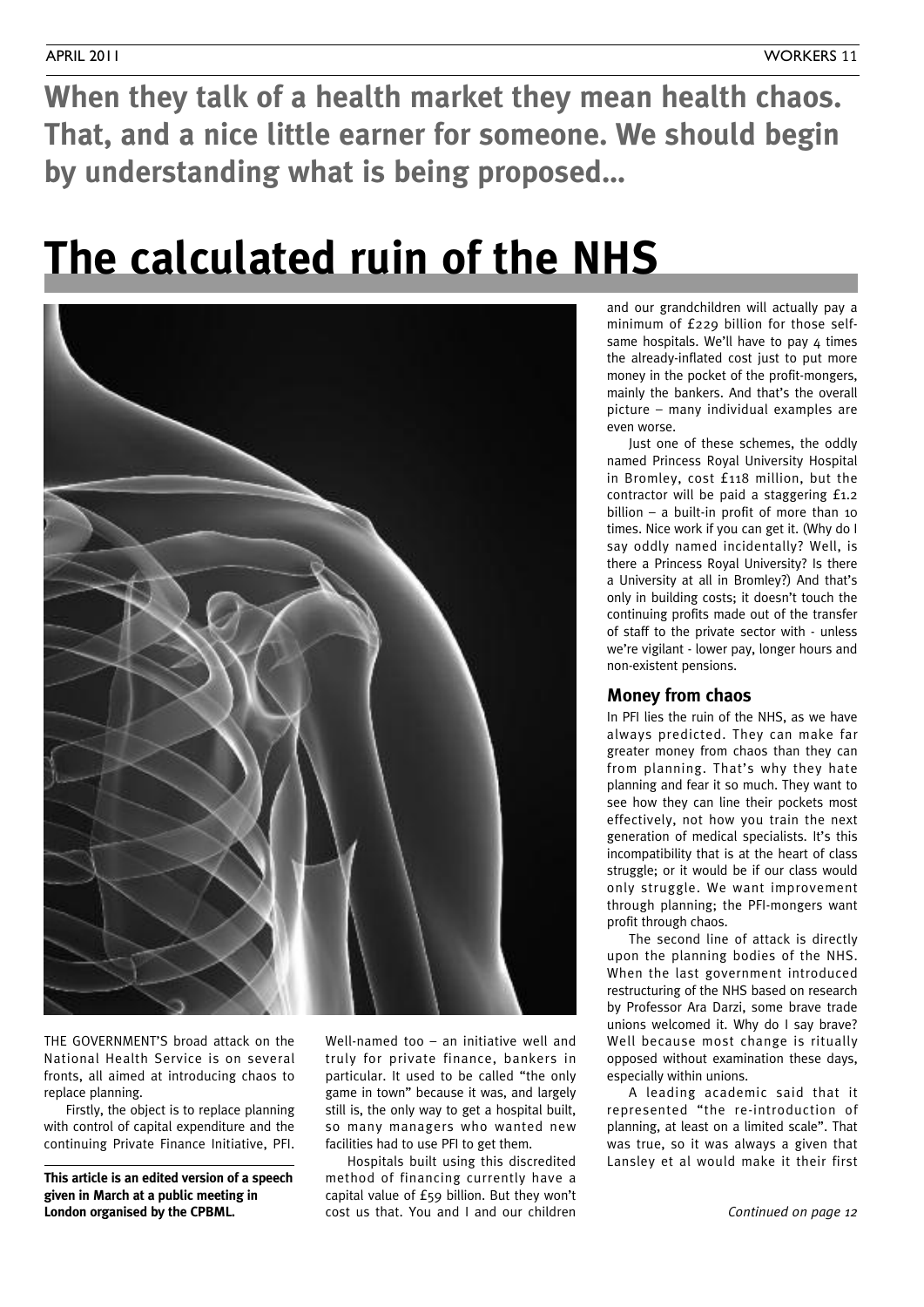![](_page_11_Picture_1.jpeg)

target, and such it was. Of course they began with a great big lie. They said they wanted, "no top-down reorganisations". They proceeded to launch precisely a topdown reorganisation to abolish Darzi's reform process, Primary Care Trusts and Strategic Health Authorities into the bargain.

#### **Target London**

Actually their first target was the destruction of Healthcare for London, a ten-year programme to improve health standards and care in the capital, only made possible by the professionalism of the London Ambulance Service workforce. Its demise led to the unprecedented resignations of the chair and the majority of the non-executive directors of NHS London. If nothing else proved that support for the limited Darzi reforms in London was correct , then the speed and venom of their destruction by little Lansley should.

The brazen manner in which they say one thing whilst doing the opposite led one ACAS official to compare their propaganda methods to those of the Nazis: make the lie a big lie and keep repeating it. This from ACAS, in which "C'' stands for conciliation! He was referring to the way in which blame for the financial mess of their system has seemingly been transferred from bankers to, apparently, public service workers, whose "gold-plated pensions" and exorbitant pay have caused the crisis.

The third line of attack is based on as big a lie: that they are decentralising control in the NHS by giving it to GPs. They say that GPs are close to patients and therefore in the best position to run the NHS. That Lansley's wife and ex-wife are both GPs is entirely irrelevant. It's a big lie because most GPs don't agree with it or want to do it, so they'll engage Kaiser Permanente, or McKinsey or KPMG or Tribal – whoever it is, it won't be GPs.

A big lie! And it's repeated over and over again. The truth is that instead of your friendly neighbourhood GP running the show, they'll either need to get support

![](_page_11_Picture_8.jpeg)

from a commissioning agency (that's what PCTs do, so why abolish them?) or a private company. Either way, it's not what they said they'll do, it's the opposite.

#### **Manifesto**

And while we're on the subject of them lying, never forget this – no party's election manifesto, nor the coalition agreement they cobbled together afterwards, said they'd do this. In fact, what the Liberal election manifesto said was that PCTs would be strengthened by having elected members added to their Boards!

PCT and SHA abolition means the sacking of nearly 2,000 workers in London alone, 15,000 across Britain with twice as many to come, and it has absolutely zero democratic mandate. So think about that the next time someone suggests that the way to resolve these problems is to vote for someone standing for election for parliament. Who but an idiot would believe ANYTHING any of them ever say again?

What else are they up to? Fourthly, they're proposing that Foundation Trusts become the sole NHS structure for providing healthcare in the public sector. In other words, every hospital has to become an FT (a very apt acronym don't you think?) by 2014. What's the significance of this? Well, it's that FTs can keep any "surplus" they may make. What counts as surplus in the NHS you might ask? Well it's the difference between what we taxpayers give the managers of the hospital to perform its functions and the amount they can perform them for. So they can take what we give them, pare the service down to what might be called a 'profitable' level, and pocket the difference. At present they're supposed to re-invest it in the NHS, usually with new building schemes, but the new legislation would revoke that responsibility.

There are already stories of FTs thinking of lending to the private sector. FTs being listed in the FINANCIAL TIMES. Or even GP consortia. Just like a bank. The ultimate capitalist transformation must be to turn a hospital into a bank, which this Health and Social Care Bill is well on the way to doing. Very interesting – in Cuba, the Revolution turned the biggest bank and stock exchange into Havana's biggest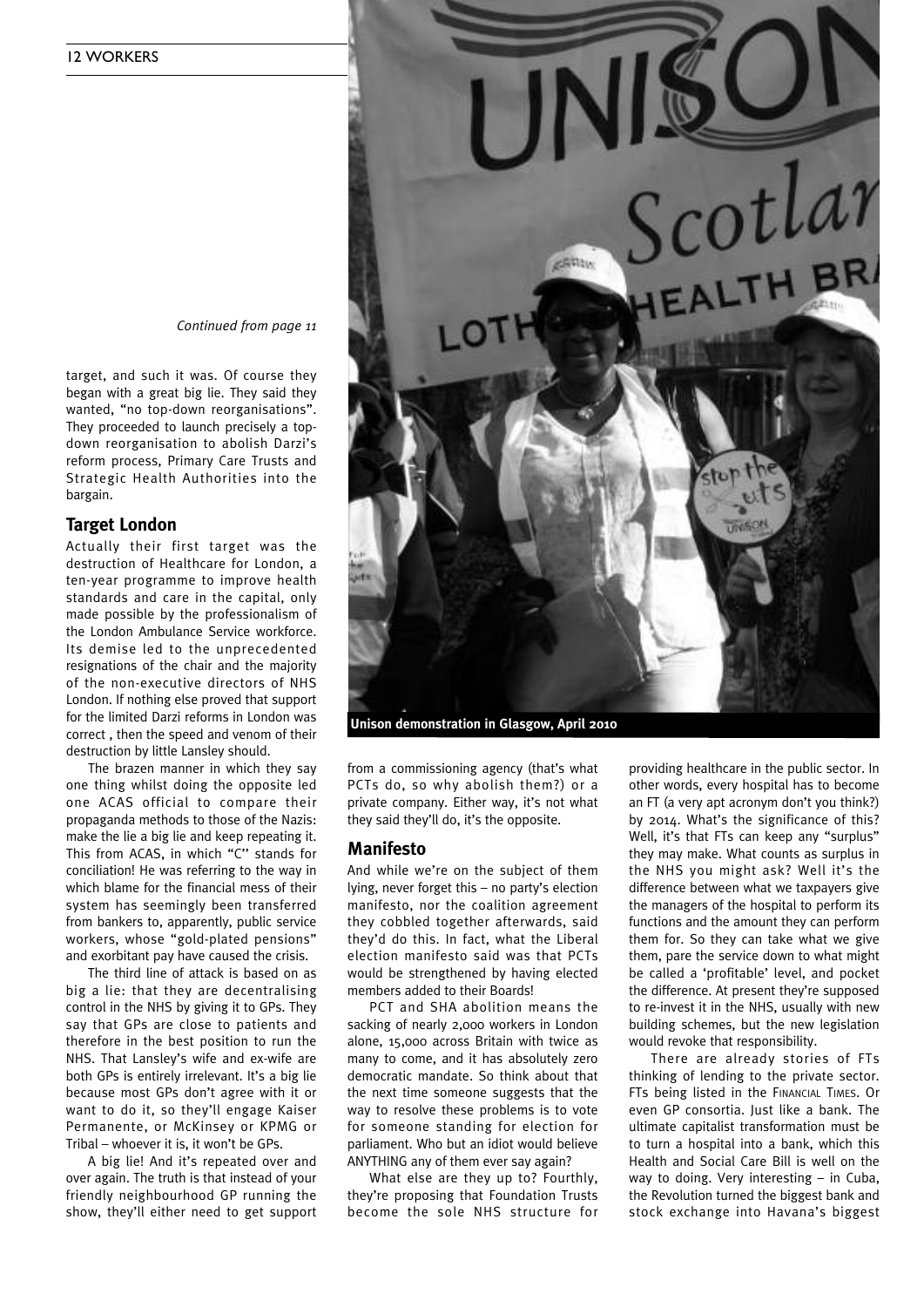hospital! You couldn't have a clearer example of the priorities of capitalism and of socialism.

Some of you may recall that a big hooha was made out of the unions wringing from the last government a pledge that the NHS was the "preferred provider" of health services. This was paraded as one of the great victories of social democracy, but actually it was a scandal. Why wasn't the NHS the only provider of health services? Is that how low we've sunk? This new mob have replaced all that namby-pamby Labour tosh with "any willing provider"!

Roll on the Harold Shipman GP Commissioning Consortium…if ever a man has missed his moment it was Britain's biggest mass murderer! He ticks, or rather ticked, all the government's boxes. Shipman knew how to stay close to his patients. He certainly knew how to cut waiting lists. And he was a good Tory to boot. It would be like having Dracula running the National Blood Service or Sweeney Todd the meat pie industry.

And the really good thing about this "any willing provider" farrago is that it neatly removes Britain from the regulations which up until now have put the NHS outside competition laws. In other words, now that HMG has declared the NHS to be subject to untrammelled competition, all the barriers must go down.

EU-wide competition will not just be possible – it will be obligatory. As will competition from over the pond – and we know how good the Yanks are at providing health care for their people. Well, apart from the 60 million who haven't got any at all.

### **Purchaser-provider split**

Thatcher created a thing called the purchaser-provider split, whose purpose was not only to introduce private capital into public services but also to make it far more difficult for workers to control those services. This split necessitates the employment of people to do a thing called "purchasing".

This was then called commissioning in New-Labour-speak and what started off as an administrative function in the finance department of a Health Authority will now be transformed into full-blown private provision, quite possibly by Americanowned multinational companies.

At this point of degeneration, the people who have their hands on the levers of control will not be British workers at all but foreign-owned finance companies run by bankers. So the degraded mantra "free at the point of need" will not be worth the invoice it's written on.

So much for describing our plight: what we might call the working class in disarray. There is, though, much about which to be positive. Stroke care in London is now the best of any city in the world. The public attitude towards the NHS recently tested in opinion polls is twice as positive as it was in 1997, and in the first 10 years of the new millennium life expectancy for men in Britain improved by 3 years.

This is no mean feat and is the result of the diligence and creativity of health and other workers. But now, if we come back in 10 years' time the odds are ten to one that we'd find life expectancy had not improved over that decade, and had probably reduced. **■**

## Change Britain, Embrace Your Party Patricined by Petroma by<br>The Communist Perty of Educate<br>@MacciateLorinist}<br>www.workers.org.uk

### **Change Britain, Embrace Your Party**

**This pamphlet brings together the statement from the Party's 2009 Congress with those from two former Congresses in 2003 and 2006. Also included is a statement on the European Union: "The fascist dream of a united Europe resurrected".**

**The pamphlet represents a decade of thought and analysis of the situation in Britain, and considers how to move forward as a British working class.**

**Available now: £2.75 (incl. P&P).**

**Published by Bellman Books 78 Seymour Avenue 020 8801 9543 London N17 9EB info@workers.org.uk**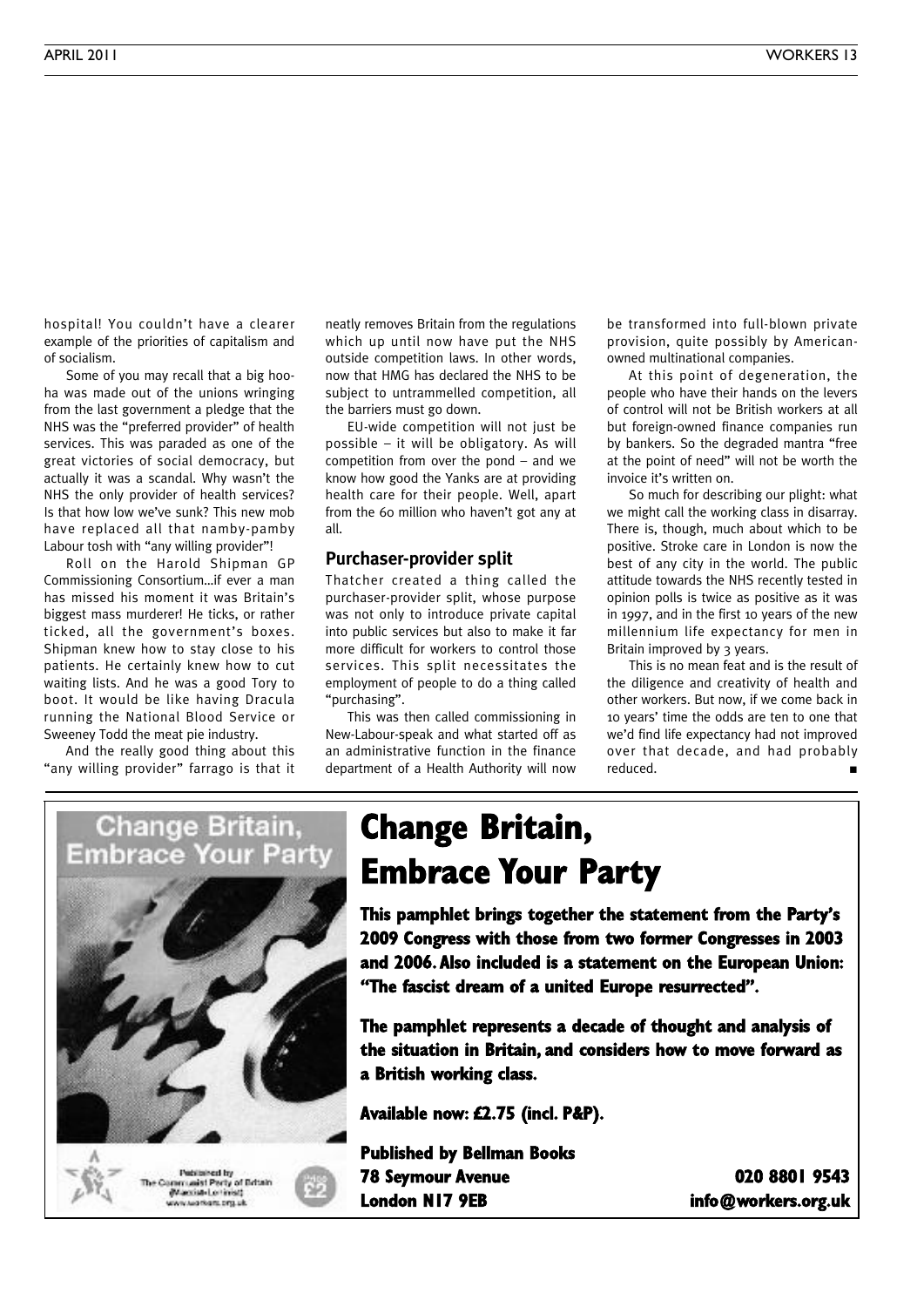**As Britain and France attack Libya with no-fly zones and military interference, it is instructive to remember the disastrous consequences of an earli two countries to intervene in another Middle Eastern country...Egypt**

### **1956: Britain, France and the Suez Canal crisis**

THE SUEZ Crisis and ensuing war saw a fundamental change in both imperialist alignments and nationalist movements in the Middle East.

The Suez Canal had opened in 1869, immediately becoming strategically important, as it provided the shortest ocean link between the Mediterranean and the Indian Ocean, eased commerce for trading nations and particularly helped European colonial powers to govern their colonies.

In 1875, the Egyptian ruler was forced by debt to sell his shares in the canal operating company to the British government, giving it a majority shareholding alongside mostly French private investors. With the 1882 occupation of Egypt, Britain took control of the country as well as the canal.

The importance of the canal as a strategic intersection was apparent during the First World War (when Britain and France closed the canal to their enemies' shipping) and after the Second World War (as a conduit for the shipment of oil).

By 1955, petroleum accounted for half of the canal's traffic with two thirds of Europe's oil passing through it. The canal was described as the "jugular vein of the British Empire".

The economic potential of the Middle East, with its vast oil reserves, as well as the Suez Canal's geo-strategic importance, prompted British imperialism to consolidate its position throughout the region, including a vast garrison of 80,000 at Suez, one of the largest in the world. But this presence led to increasing hostility, particularly when the British army caused the death of 41 Egyptians in Ismailia, leading to anti-Western riots.

By July 1952 a military uprising by the "Association of Free Officers ", led by the young Gamal Abdel Nasser, established an Egyptian republic, overthrowing the more compliant king.

Nasser's Egypt grew concerned at Britain's behaviour in the region. Its creation of the Baghdad Pact in 1955 (Britain, Iraq, Turkey, Iran, Pakistan) seemed to confirm Nasser's fears that

Britain was attempting to draw the eastern Arab world into a bloc against the likes of his republic. Egypt negotiated an arms deal with Warsaw Pact Czechoslovakia in September 1955, thereby ending its reliance on Western arms.

Britain looked towards the United States for support but found it was not forthcoming, as the US was keen to increase its own influence in the region and turf out the old colonial powers.

### **Nationalisation and war**

On 26 July 1956, Nasser, now President of Egypt, nationalised the Suez Canal, following the withdrawal of a British-US offer to fund the building of the Aswan Dam, a long-cherished engineering project designed to construct a three-mile-wide dam, create a 300-mile lake, generate eight times as much electric power as before and increase fertile land by a third.

Egyptian forces seized control of the Suez Canal, and Eden decided on military intervention against Egypt to avoid the complete collapse of British colonial prestige in the region. (The Labour opposition under Hugh Gaitskell was just as bellicose.)

But as overt military intervention ran the risk of angering America and damaging Anglo-Arab relations, Britain made a secret military pact with France and Israel (the Sèvres Protocol) aimed at regaining control over the Suez Canal.

The parties to the pact agreed that Israel would invade the Sinai; Britain and France would then intervene, purportedly to separate the warring Israeli and Egyptian forces, instructing both to withdraw to a distance of 16 kilometres from either side of the canal; the British and French would then argue that Egypt's control of such an important route was too tenuous, and that it needed to be placed under Anglo-French management.

Both Britain and France wanted Nasser removed from power, to stop his growing influence on colonies and protectorates. Both also were eager to ensure their oil supply route was kept

![](_page_13_Picture_21.jpeg)

**Knocked-out Israeli military vehicles, Sinai, 1956.**

open. Israel wanted to reopen the Straits of Tiran to its shipping and weaken an Egypt growing stronger through its procurement of Soviet weaponry.

Resistance sprang up at home with large numbers demonstrating on British streets against going to war. Even some reservists refused to be called up. Washington disagreed on the use of force.

On 29 October, Britain, France and Israel attacked Egypt. From a military point of view, the operation, aimed at taking control of the Suez Canal, Gaza, and parts of Sinai, was successful for the invaders, yet was a complete disaster politically, resulting in international criticism, ostracism and unyielding diplomatic and financial pressure. Also, Nasser's Egypt actually blocked the canal by sinking 47 ships filled with concrete.

The United States put financial pressure on Britain to end the invasion. The USA would not agree to a British treasury request for an immediate standby credit from the International Monetary Fund until Britain adhered to a cease fire agreement, and was also preparing to sell part of the US's Sterling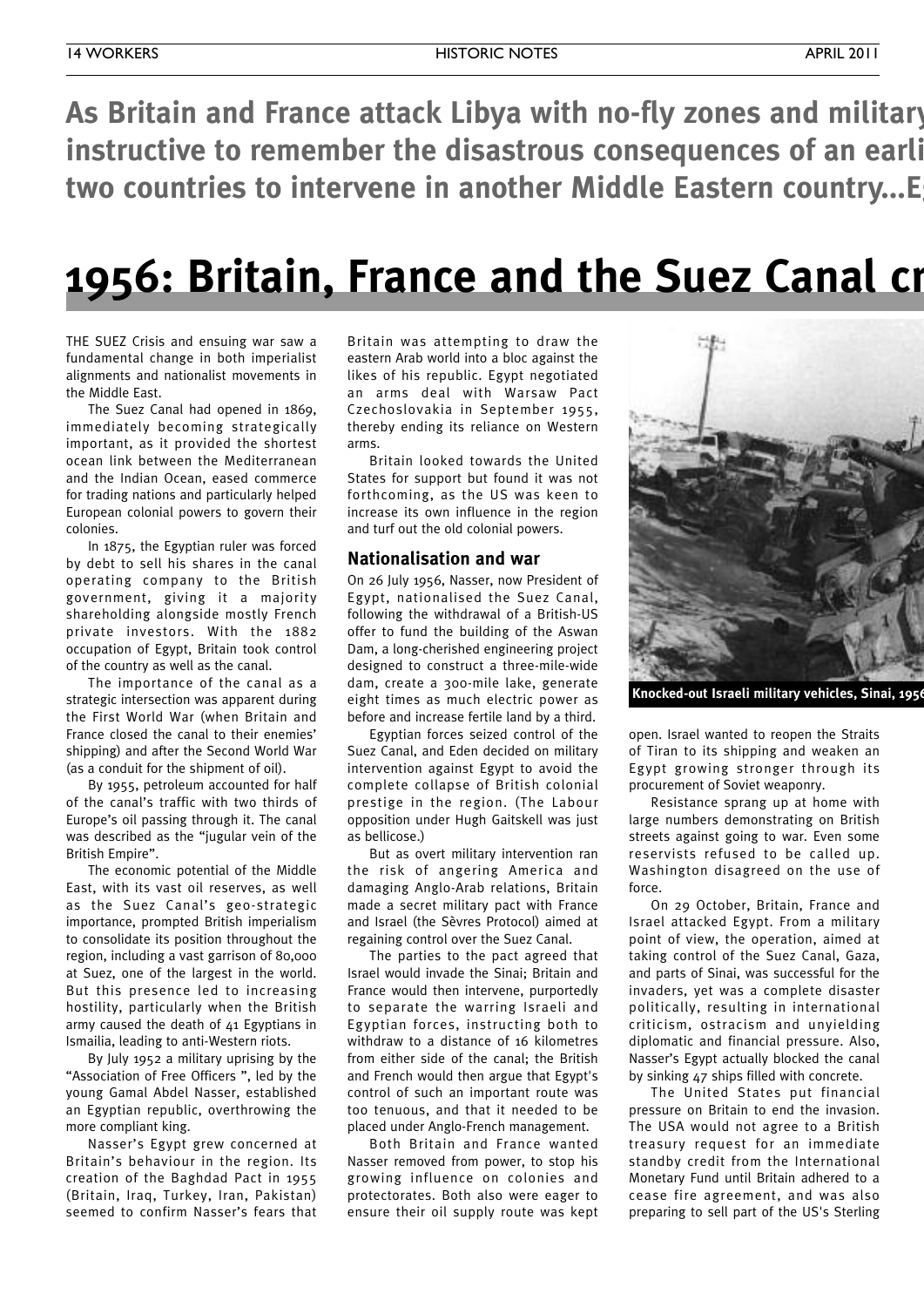### **As Britain and France attack Libya with no-fly zones and military interference, it is ier attempt by these two countries to intervene in another Middle Eastern country...Egypt**

### **1956: Britain, France and the Suez Canal crisis**

![](_page_14_Picture_3.jpeg)

Bond holdings. Saudi Arabia, their prime ally in the region, started an oil embargo against Britain and France.

On 2 November, the UN General Assembly adopted a United States proposal for an immediate ceasefire, the withdrawal of all forces behind the armistice lines, an arms embargo and the reopening of the Suez Canal. Britain and France agreed to withdraw from Egypt; later Israel agreed too. Egypt's sovereignty was protected.

### **Aftermath**

The Suez War ended in humiliation for the British and French empires. Anthony Eden lost his job as prime minister, replaced by Harold Macmillan. By 24 April 1957 the canal was fully reopened to shipping. The imposed end to the crisis signalled the definitive weakening of Britain and France as colonial powers, the strengthening of US imperialism in the region and the increased standing of Nasser and other nationalists in the area.

The crisis also hastened the process of decolonisation, as many of the remaining colonies gained independence over the next years.

### **More from our series on aspects of Marxist thinking** FIN<br>CA *FINANCE CAPITAL*

**The history of capital since the Industrial Revolution shows that increasingly it is sucked into the realm of financial speculation. Ever since early manufacturing capitalists had to move beyond self-generation to a stage where they needed to raise more capital to be able to fund their expansion (via the creation of joint-stock companies or closer relationships with banks and financial organisations), then initiative and power started to slip away from manufacturers and was handed over to pre-eminent finance capital.**

Finance capital began to view the rate of return of profit from the real industrial economy as both too low and too slow, seeking instead higher and quicker returns from speculative, non-industrial operations. More and more new financial instruments have been designed to absorb this capital. Over time, this flaw in the accumulation process of capitalism produces a baffling contrast: 'a speculative bubble' squatting on and suffocating 'a sluggish real economy', before eventually it concludes with a spectacular, speculative bust undermining and destroying much of the real economy. We have been subjected to this recently.

Financial instability is an inescapable, inherent part of aged capitalism. As the trend towards satisfying the speculative orgy of finance capital grows within the capital accumulation process, there is even a possibility that the rising mountain and mindboggling obligation of debt develops so far that it is beyond the capacity of capitalist governments to intervene effectively as "lenders of last resort". If such a financial avalanche occurs then it will be a catastrophe for capitalism, pulling everyone down with it. We have come close to this nightmare (eg Iceland and Ireland) and it still swirls around in the background but so far these have been absorbed.

The supremacy of finance capital is not a distortion of capitalism, merely an expression of its highest stage of development. When you consider what has happened in the current depression and in previous capitalist depressions, finance capital is now the ultimate fetter on production. Finance capital, which does not produce or contribute anything to society's wealth creation or well-being, behaves like an unwelcome vampire sucking the life-blood out of the real economy. You cannot factor finance capital out of the equation of capitalism because it is now the controlling entity. So long as you stick with capitalism, then the processes of financial speculation will continue, likely on an ever-deepening scale. We don't have to wait for the catastrophe to act.

We need to create a society where economic policy advances the real productive economy, where social wealth is generated. In socialist society, banks and financial institutions would exist to re-allocate wealth to industry and social infrastructure. Economic crises and financial instability would become distant, fading memories.

#### **Interested in these ideas?**

• Go along to meetings in your part of the country, or join in study to help push forward the thinking of our class. Get in touch to find out how to take part.

• Get a list of our publications by sending an A5 sae to the address below, or by email.

• Subscribe to WORKERS, our monthly magazine, by going to www.workers.org.uk or by sending £15 for a year's issues (cheques payable to WORKERS) to the address below.

### **WORKERS**

78 Seymour Avenue, London N17 9EB

email info@workers.org.uk www.workers.org.uk phone 020 8801 9543

![](_page_14_Picture_22.jpeg)